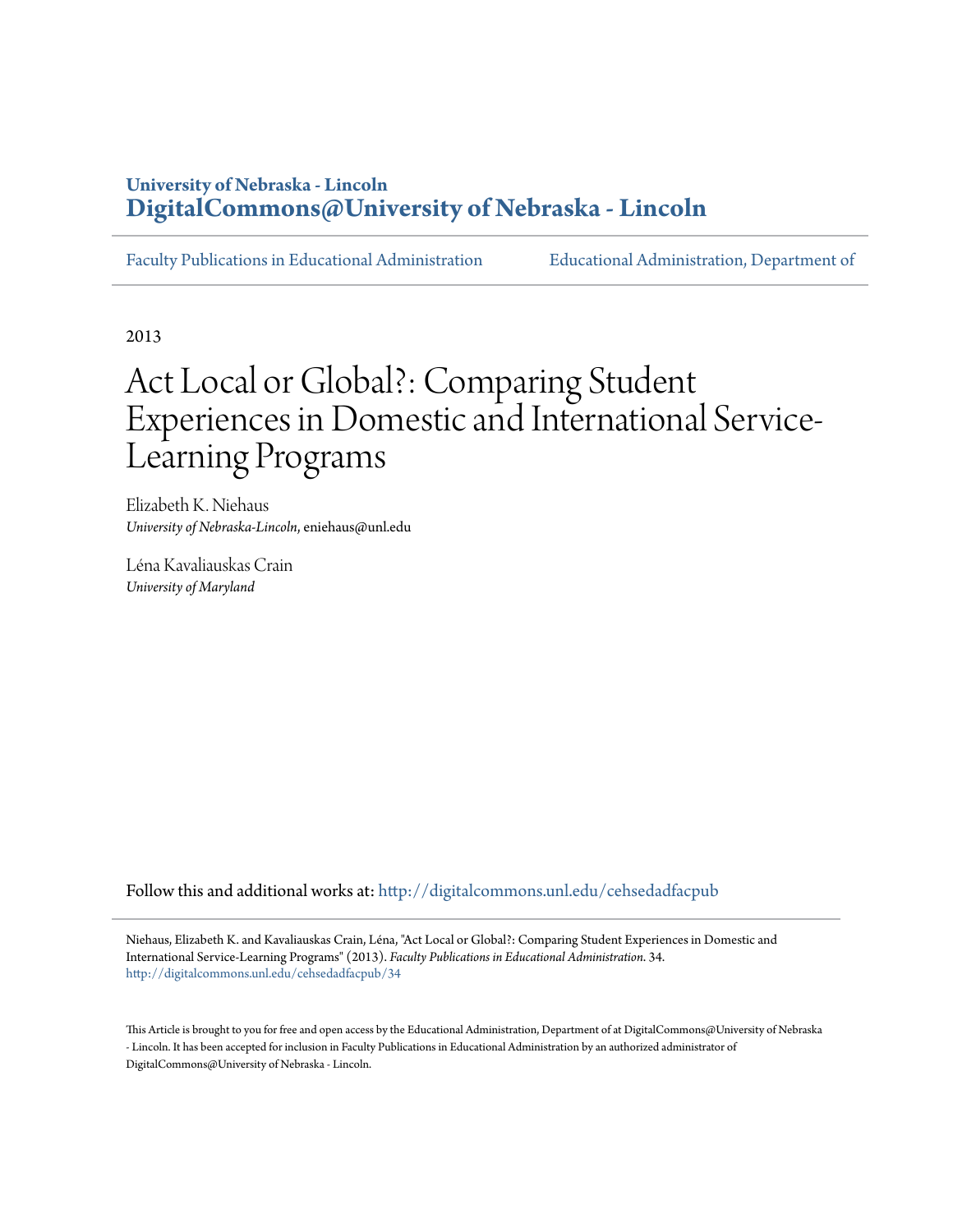# **Act Local or Global?: Comparing Student Experiences in Domestic and International Service-Learning Programs**

# **Elizabeth Niehaus**

*University of Nebraska Lincoln*

# **Léna Kavaliauskas Crain**

*University of Maryland College Park*

*International service-learning (ISL) is a popular way to facilitate student growth in the areas of cross-cultural learning and civic engagement. However, many have questioned whether international trips provide any added value compared to domestic service-learning. Using the context of Alternative Break programs, this study compares student experiences in similarly structured international and domestic service-learning programs. In doing so, it contributes to the larger debate over the relative costs and benefits of international service-learning programs.*

**O**ver the past several decades, civic engagement and global citizenship have become increasingly popular goals in higher education (American Council on Education, 2002; Campus Compact, 2011; Commission on the Abraham Lincoln Study Abroad Fellowship, 2005; Ewers, 2009). Accordingly, the prevalence of service-learning opportunities and study abroad experiences has swelled, and programs blending the two have emerged. International service learning (ISL) is a popular way to facilitate student growth in the areas of cross-cultural learning and civic engagement. However, some scholars and practitioners have argued that cross-cultural learning can happen within the United States (Jacoby, 2009; Marmon, 2007), and as such, international programs may not be necessary. The purpose of this study is to explore this very question: to investigate the possible differences that may exist between students' experiences of international and domestic service-learning programs using data from Alternative Breaks.

According to Bringle and Hatcher (2011), ISL is:

A structured academic experience in another country in which students (a) participate in an organized service activity that addresses identified community needs; (b) learn from direct interaction and cross-cultural dialogue with others; and (c) reflect on the experience in such a way as to gain further understanding of course content, a deeper understanding of global and intercultural issues, a broader appreciation of the host country and the discipline, and an enhanced sense of their own responsibilities as citizens, locally and globally. (p. 19)

International service-learning bridges the three

separate yet related fields of service-learning, study abroad, and international education (Bringle & Hatcher, 2011). ISL programs can take a variety of forms, including single courses that take place entirely in host-country (often 6-8 weeks in length), sandwich programs involving a shorter time in a foreign country within an on-campus academic course before and/or after the ISL experience (which may or may not also include a domestic service-learning experience), international practicum or internship experiences (Jones & Steinberg, 2011), or co-curricular programs such as Alternative Breaks that, while not credit-bearing experiences, often include structured reflection and learning (Break Away, n.d.a; Niehaus, 2012a).

A number of studies have pointed to the positive outcomes associated with ISL participation. In one of the most comprehensive studies of ISL, Kiely (2004) interviewed 22 students who had taken part in an ISL program in Nicaragua over a period of seven years. He found that the ISL experience had a profound effect on participants, and identified changes in students' worldviews along six dimensions: political, moral, intellectual, cultural, personal, and spiritual. The changes in students' worldviews were also accompanied by evidence of action or intended action; for example, political transformation included advocacy on behalf of the poor or efforts to raise awareness about poverty, and personal transformation involved efforts to live a more socially conscious lifestyle and change career or educational goals. Participants in Kiely's study "'envisioned' changes to their lifestyles, relationships, and social policies to coincide with their newly found critical awareness of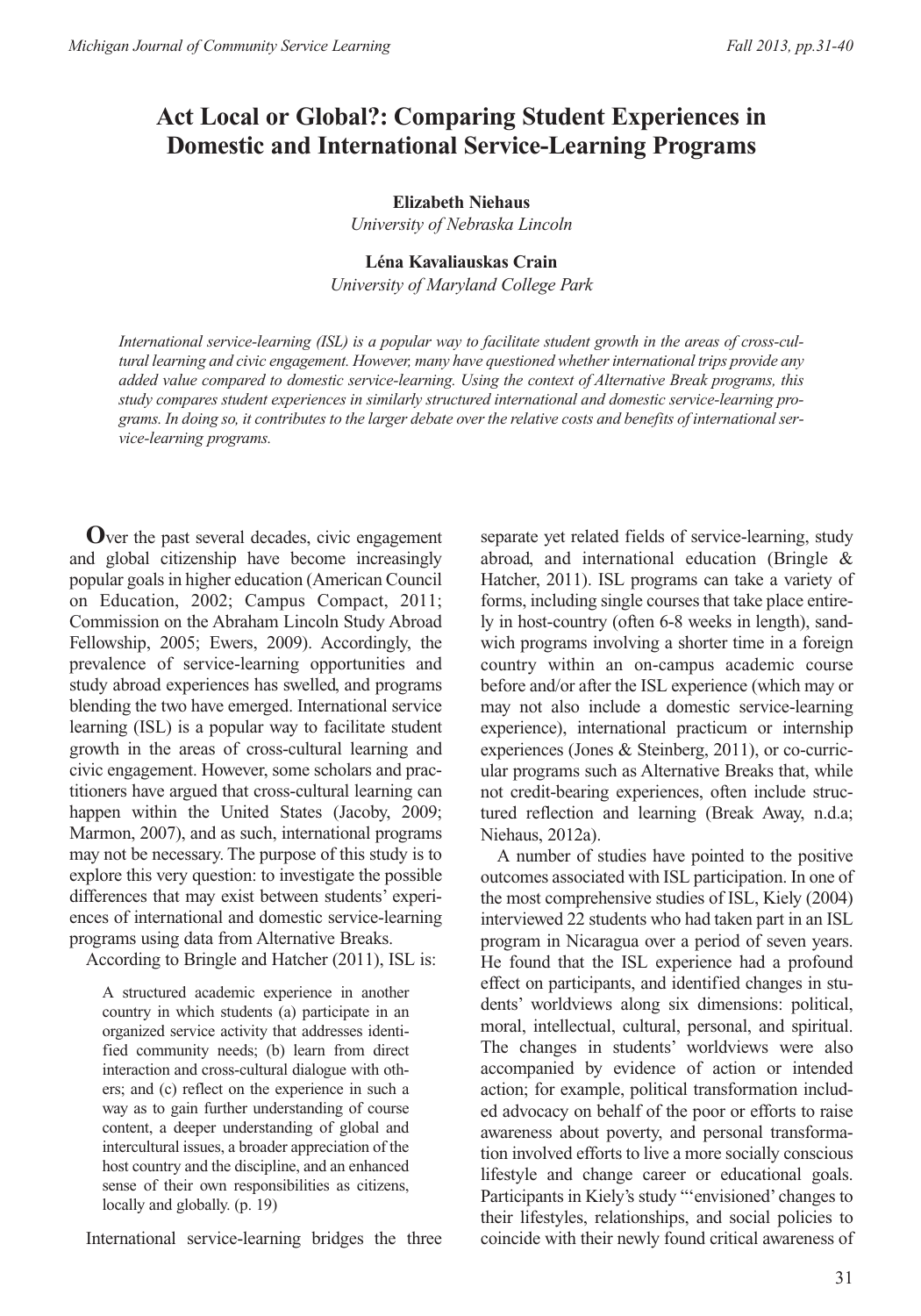# *Niehaus and Crain*

the systemic forces underlying the economic disparities, health problems, and poverty witnessed in Nicaragua" (p. 10). Upon returning to the United States, students struggled to integrate their changed worldviews into their lives and to implement their envisioned plans. Kiely labeled this phenomenon as the "chameleon complex," which "represent[ed] the internal struggle between conforming to, and resisting, dominant norms, rituals, and practices in the United States" (p. 15).

Similar to Kiely's findings on the long-term nature of student transformation from ISL, Tonkin's (2004) report on the effects of ISL programs associated with the International Partnership for Service Learning and Leadership emphasized the profound and lasting impacts of international service-learning. Compared to students in traditional study abroad programs, students who had participated in ISL demonstrated deeper intellectual and moral changes, greater demonstration of leadership qualities, and higher levels of culture shock and reentry shock than conventional study abroad students (Tonkin).

Other studies, primarily small case studies, have reported similar outcomes related to ISL participation. In these studies, students reported that they changed their major (King, 2006; Lewis & Niesenbaum, 2005) or career goals (King; Pisano, 2007); committed to integrating their new knowledge into their future career (Ferrence & Bell, 2004); explored different academic courses (Lewis & Niesenbaum); desired to participate in future study or travel abroad (Lewis & Niesenbaum); learned about and gained empathy for the host culture (Ferrence & Bell; Pagano, 2003); felt that they had changed as people (Pisano, 2007); demonstrated an increased efficacy to help others (Elble, 2009); and became more aware of social problems (Elble).

While a variety of studies summarized above have pointed to the potential for ISL programs to facilitate student learning and development, it is unclear whether or not this is any different than the learning and development facilitated by domestic servicelearning (e.g., Eyler & Giles, 1999, among many others). Unfortunately, existing research that compares experiences in international and domestic servicelearning is limited and somewhat contradictory; some studies have asserted more powerful outcomes for domestic service-learning experiences, others have demonstrated the added benefit of international experiences, and still others have found no conclusive differences in the skills and attitudes resulting between the two types of service-learning.

As many scholars have asserted, cross-cultural exposure can be a benefit of both domestic and international service-learning experiences. In fact, Jacoby (2009) argued that students do not need to travel

abroad to gain cross-cultural experience; these types of experiences can be facilitated much closer to home. Jacoby's argument is backed up by some studies on domestic service-learning that have identified cross-cultural learning outcomes associated with these experiences. For example, in a case study of seminary students placed in local, cross-cultural ministry practica, Marmon (2007) found that these students experienced transformative cross-cultural learning within their own communities, similar to the learning that would have occurred through international experience. In another case study, Ferrence and Bell (2004) studied 25 undergraduate education majors who took part in a two-week cultural immersion with a Spanish-speaking Latino community in Georgia. Similar to Marmon's findings, Ferrence and Bell found that many of the culture shock and immersion experiences of these students paralleled those experienced by students travelling abroad. Students in this program reported that through their own experience being an outsider and not understanding what was going on around them (most students did not speak Spanish), they gained a greater understanding of cultural differences and empathy for immigrant children who might be in their future classrooms. They also came to a new understanding of the mismatch of immigrant children's cultural background and the culture of U.S. classrooms, particularly in the ways in which lessons presume cultural knowledge that may be different for Latino children.

While the studies by Marmon (2007) and Ferrence and Bell (2004) point to the potential for domestic service-learning experiences to be just as profound and transformative as ISL, others have argued that international experiences are fundamentally different. Kraft (2002) argued that the physical travel and cultural and language competencies necessitated by ISL amplify the cross-cultural learning that takes place abroad relative to domestic programs with a cross-cultural component. A few empirical studies have supported Kraft's assertion. As there is little research directly comparing international and domestic service-learning, most of this evidence comes from the larger study abroad literature.

In one study, Couper (2001) compared students who had studied abroad with those who had traveled domestically. That study found that those who had studied abroad and experienced a different culture did not find personal change back home, such as a new job or a move to a different location, to be as stressful; because of their international experience, changes at home were much less traumatic. Although not specifically focused on ISL, Couper's findings point to the potential for international experiences to provide greater cognitive dissonance for students than domestic experiences.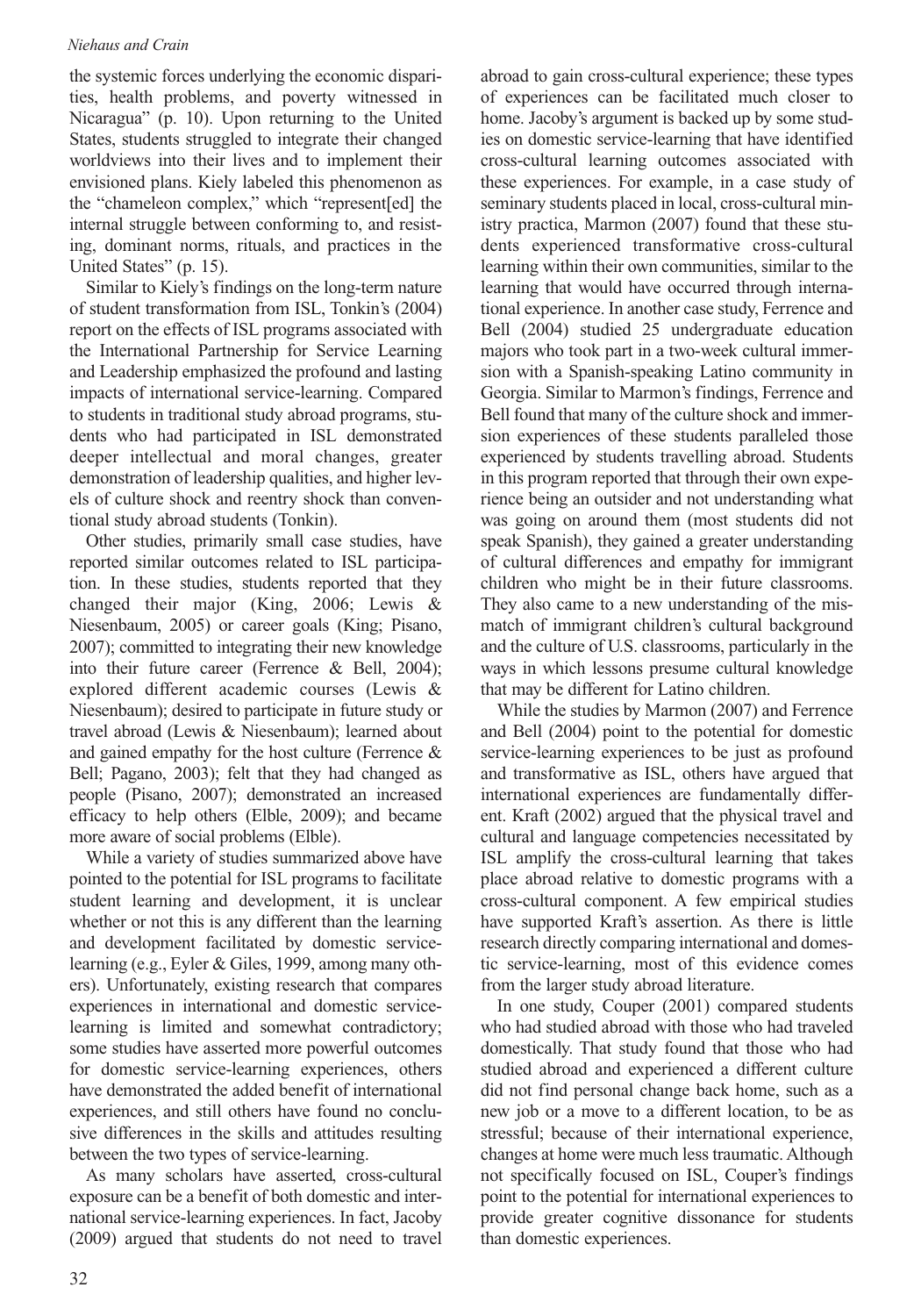In another comparison of study abroad and domestic travel, Uehara (1986) surveyed 96 study abroad returnees and a similar group of students who had travelled domestically. While his intention was to use the domestic travelers as a control group, his study provides some evidence as to the differences between international and domestic travel. He found that students who had studied abroad experienced significantly more reentry shock than students who had travelled domestically. He also found that the only factor measured that was significantly associated with increased levels of reentry shock was the extent to which students' values had changed while abroad. These values related to relationships with family and friends; views about male-female relationships, clothing, religion, and individuality; ways of using money; career goals; and achievement-oriented behavior.

An important limitation of both of these studies is that they compared programs and experiences that were very different in nature—study abroad and general domestic travel—making it difficult to isolate the difference between international and domestic experiences. Marmon (2007) and Ferrence and Bell (2004) only looked at domestic service-learning experiences, providing no comparison to ISL. Both ISL and domestic service-learning have been shown to contribute to positive learning outcomes for students (Astin & Sax, 1998; Astin, Sax & Avalos, 1999; Chaison, 2008; Denson, Vogelgesang, & Saenz, 2005; Dockter, 2004; Elble, 2009; Eyler & Giles, 1999; Jones & Abes, 2004; Lough, 2010), but few if any studies directly compare similarly structured domestic and international service-learning experiences. This lack of direct comparison makes it difficult to isolate the effect of the international location on student experiences and to ascertain if there is a value-added when service-learning is experienced internationally.

## Alternative Break Programs

One of the challenges in comparing international and domestic service-learning is that these programs tend to be fundamentally different. Domestic servicelearning often takes place for a few hours each week over the course of a semester, while international service-learning is more likely to span a briefer period but on a more intense basis. One way to overcome this challenge is by studying Alternative Break (AB) programs, which take place either within the United States or internationally. While there is some diversity within the design and execution of AB programs, they provide a venue for comparing similarly structured international and domestic service-learning experiences.

Alternative breaks have existed for more than 30 years as a means of engaging students in service projects involving travel outside their immediate com-

munity. Break Away, a national organization that promotes and supports AB programs, defines an *Alternative Break* as a program that:

places teams of college or high school students in communities to engage in community service… during their summer, fall, winter, weekend or spring breaks… The objectives of an alternative break program are to involve college students in community-based service projects and to give students opportunities to learn about the problems faced by members of communities with whom they otherwise may have had little or no direct contact. (Break Away, n.d. a)

Research on AB programs has identified a number of student learning outcomes similar to those found through domestic and international SL. For example, research suggests that participating in an AB experience encourages students to step outside of their comfort zone and interact with and learn from people different from themselves (Jones, Robbins, & LePeau, 2009; Jones, Rowan-Kenyon, Ireland, Niehaus, & Skendall, 2012; Niehaus, 2012b; Skendall, 2012); influences students' academic major, career plans, and intentions to volunteer, engage in advocacy, study abroad, and travel abroad (Ivory, 1998; Jones et al., 2009; Jones et al., 2012; Niehaus, 2012a); challenges students' values (Jones et al., 2012; Rhoads & Neururer, 1998); helps students learn about and personalize complex social issues (Chaison, 2008; Jones et al., 2009; Jones et al., 2012); and increases students' self-confidence and sense of empowerment (Chaison; Rhodes & Neururer), sense of social responsibility (Cooper, 2002), and commitment to helping others (Jones et al., 2009; McElhaney, 1998; Rhodes & Neururer).

Break Away identifies eight components of a quality alternative break (Break Away, n.d. b): strong direct service, orientation, education, training, reflection, reorientation, diversity, and alcohol/drug free. In exploring outcomes related to Break Away's eight components, along with other key program characteristics identified in the literature on Alternative Breaks, study abroad, and international and domestic service-learning, Niehaus (2012a) found that ABparticipating students' future plans were positively related to:

- the extent to which students engaged with the service activities and community, were emotionally and physically challenged by the experience, learned about social issues related to their AB trip, and found the AB trip to be an emotionally intense experience;
- the frequency with which students interacted with community members and host site staff;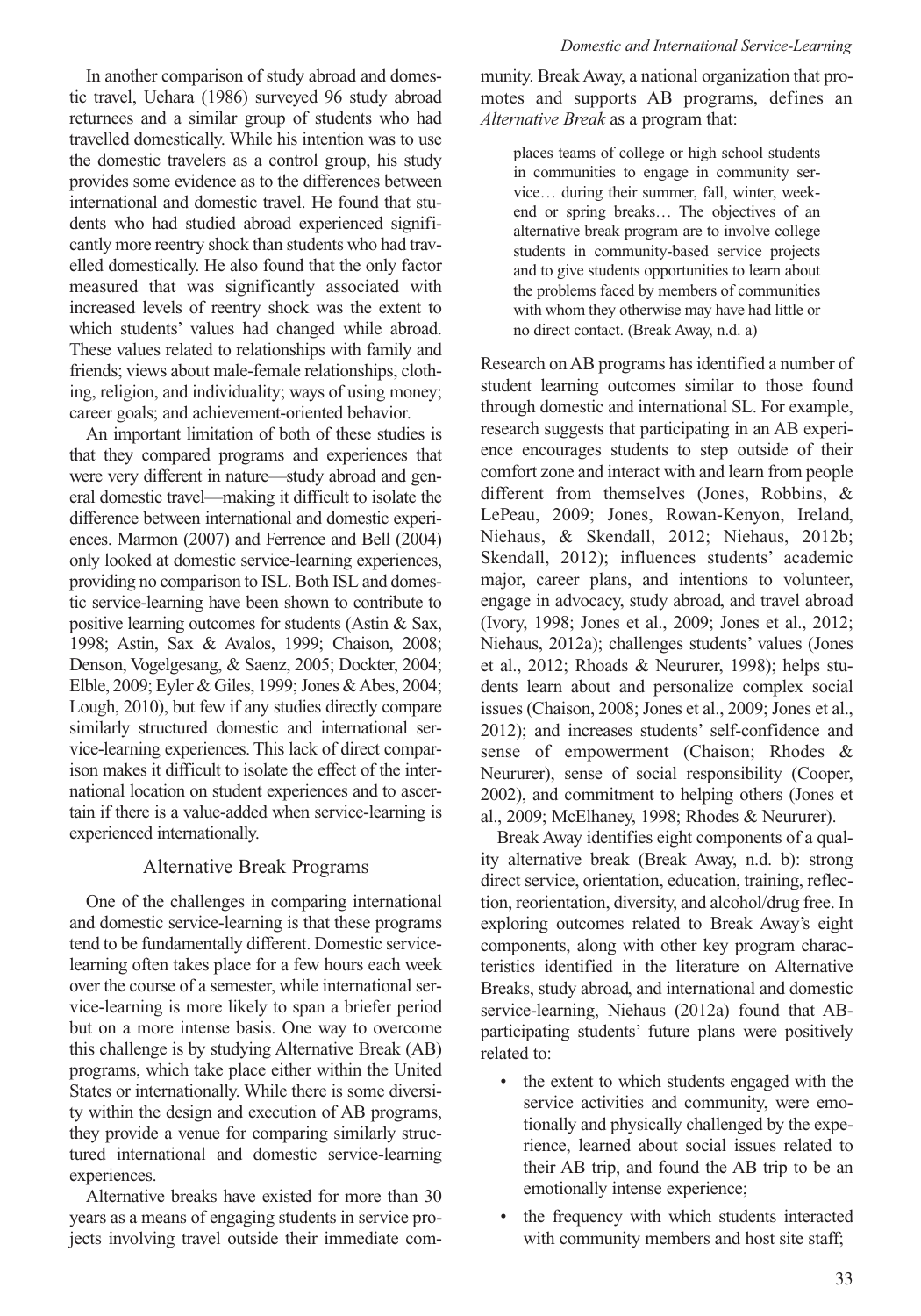- the amount students reported learning from community members, host site staff, and other college students on their trips;
- the frequency with which students wrote in an individual journal; and
- the comprehensiveness of the orientation and reorientation experiences.

Niehaus (2012a) did compare the influence of international versus domestic service-learning on students' future plans, and found that students who had participated in international trips were more likely than those on domestic trips to report that their AB experience influenced their intentions or plans to study or travel abroad. After accounting for a wide variety of other program characteristics, the international program location was not a significant predictor of the influence of the AB program on students' major, career plans, or plans to volunteer or engage in advocacy. However, Niehaus did not examine whether the influence of program location on student outcomes may be mediated by differences in students' actual experiences on domestic versus international programs (e.g., whether the differences in outcomes, or lack thereof, may be due to factors such as the quality of the service experience or the amount of reflection, rather than due to the program location itself). To date, no studies have directly compared international and domestic Alternative Breaks to determine if students' *experiences* on these trips (e.g., engagement with the community, service quality, reflection, etc.) differ in any fundamental way.

# Purpose

The prior literature on international and domestic service-learning is limited in two key ways. First, few studies compare international and domestic experiences (either in the context of service-learning or in study abroad more generally), and those that do have been unable to identify truly equivalent international and domestic experiences upon which to base that comparison. Second, studies that have examined the influence of international versus domestic program locations in predicting student outcomes have stopped short of exploring the different types of experiences that students may have in international and domestic programs, which may mediate the relationship between program location and outcomes.

As such, the purpose of this study is to identify what differences (if any) exist between the experiences of students participating in domestic and international Alternative Break service-learning trips. In their recommendations for the design of research examining international service-learning, Bringle, Hatcher, and Williams (2011) encouraged the comparison of program characteristics that shape the service-learning experience; in the case of the present study, comparing domestic and international experiences. In doing so, this study fills the gap in the existing service-learning literature by providing a direct comparison of similarly structured international and domestic service-learning experiences, contributing to exploration of whether there is value-added to international service-learning programs compared to domestics ones.

# Methods

#### *Data: The National Survey of Alternative Breaks*

Data for this study come from the 2011 National Survey of Alternative Breaks (NSAB), a multi-institutional survey of AB participants (Niehaus, 2012a). The NSAB included more than 2000 student respondents (an overall 35% response rate), representing almost 450 different AB trips at 97 colleges and universities across the United States. Due to missing data in variables of interest, this study utilized a sample of 1679 total respondents from the survey.

The NSAB survey was administered online to students within approximately three weeks of returning to campus after their 2011 Alternative Spring Break experience. A random stratified sample of institutions was selected to participate based on a list of Alternative Break programs developed by Break Away, and included both Break Away member campuses and non-members. All programs in the study lasted approximately one week and involved community service and service-learning activities. Students responding to the survey were asked a variety of questions on their background, prior experiences, the details of their trip, to what extent they felt that their AB experience would influence their future plans (e.g., career or volunteering), and what experiences they had upon returning to campus.

Consistent with other available samples of students participating in Alternative Breaks specifically (Skendall, 2012), or study abroad and service-learning more generally (Gasiorski, 2009; Institute for International Education, 2011), the students in this sample were predominantly female (79%) and White (72%), with smaller percentages of Asian/Pacific Islander (9%), Multiracial (6%), African American  $(6%)$ , and Hispanic  $(5%)$  students. Most students participated in domestic (i.e., within the United States) Alternative Breaks (83%) with a smaller number participating in international Breaks (17%). More than half of the students (54%) in the sample attended doctoral/research universities, while 28% attended master's universities, 16% baccalaureate colleges, and 1% associates degree-granting institutions. The majority of students (61%) attended public institutions, while 25% attended private religious institutions and 14%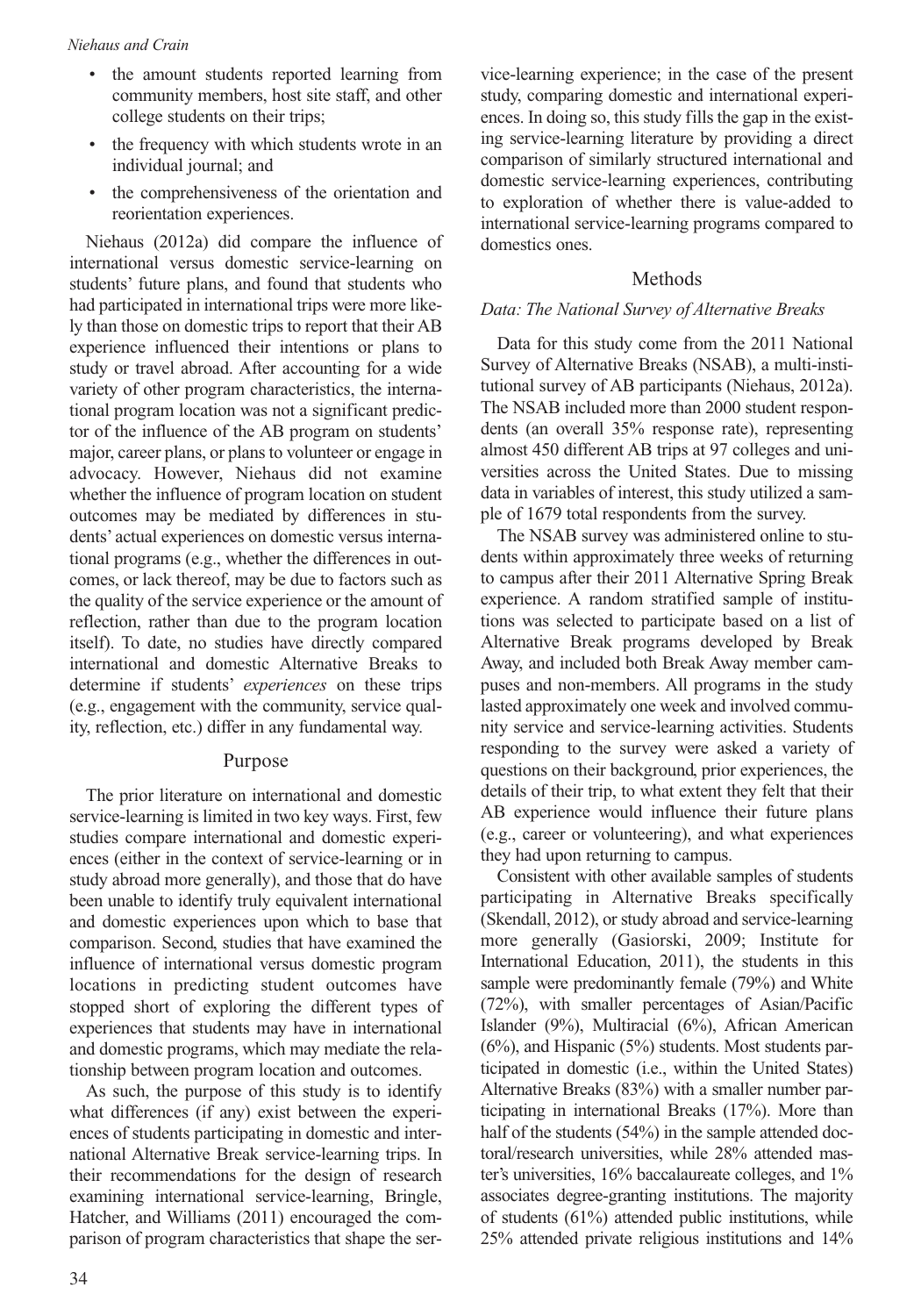#### *Domestic and International Service-Learning*

attended private, non-religious institutions.

Students responding to the survey went on trips to 235 different locations. The most popular domestic destinations were New Orleans (9%), Atlanta (4%), and Washington, DC (3%), while the most popular international destinations were Honduras, the Dominican Republic, Guatemala and Belize (each representing approximately 1% of respondents). AB trips focused on more than 50 different social issues, the most common of which were affordable housing (15%), environmental issues (11%), and education (10%). During their AB experience, students engaged in a variety of different service tasks, including manual labor (59%), direct involvement with people receiving service such as tutoring children (31%), and preparing and/or delivering meals (6%). Most students in the sample participated in co-curricular AB experiences, but 8% participated in an AB as part of an academic course.

# *Variables*

In the conceptual framework for the NSAB, Niehaus (2012a) brought together the existing research on Alternative Breaks, domestic and international service-learning, and study abroad to identify the types of experiences within Alternative Break programs that may contribute to student outcomes. The composite variables used in this study are those that, in prior work with the NSAB data, Niehaus (2012a) created using exploratory principle components analysis (Lattin, Carroll, & Green, 2003); other variables were operationalized using single items on the survey. Each variable reflects an aspect of students' experiences before, during, and after AB trips that, according to prior research (e.g., Niehaus, 2012a; Niehaus, 2012b; Niehaus & Rivera, 2013), are key predictors of student outcomes. These variables included:

- *Service engagement*: Six-item scale (alpha = .806) reflecting the extent to which students felt that they were making positive contributions, had important levels of responsibility, were active participants rather than observers, engaged in a variety of tasks, and received input and appreciation from on-site supervisors;
- *Community engagement*: Five-item scale (alpha =  $.875$ ) reflecting the extent to which students worked directly with and were able to develop relationships with members of the community, the community was involved in the design and execution of the project, and students felt that they were meeting community-identified needs;
- *Community/staff interaction*: Two separate variables reflecting the frequency with which

students reported interacting with community members or host site staff;

- *Community/staff/student difference*: Three separate variables reflecting the extent to which students felt that community members, host site staff, or other college students participating in their trip were different from themselves;
- *Community/staff/student learning*: Three separate variables reflecting the amount students reported learning from community members, host site staff, and other college students participating in their AB trip;
- *Intensity of the experience*: Four-item scale (alpha  $=$  .760) reflecting the extent to which students agreed that they experienced strong emotions, their AB trip was an intense experience, it allowed them to experience something totally new, and it caused them to re-examine their beliefs about the root causes of social issues;
- *Emotional challenge*: The extent to which students felt that they were emotionally challenged by their experience;
- *Physical challenge*: The extent to which students felt that they were physically challenged by their experience;
- *Social issues*: Six-item scale (alpha = .844) reflecting the extent to which students agreed that they were able to see the larger context of the social issue addressed by their AB experience, that they came to a greater understanding of and were able to connect real people to that social issue, they were able to come to a greater understanding of the region where their trip took place, and they were able to connect what they learned in their AB experience to other things they have learned outside of the classroom;
- *Reflection*: Four-item scale (alpha = .822) reflecting the frequency with which students spent time as a group reflecting on their experiences, discussed the impact of their service work with other students or student trip leaders, or engaged in other activities as a group that helped them reflect on their experiences;
- *Journaling*: How frequently students wrote in an individual journal;
- *Orientation*: The total number of activities in which students reported engaging prior to their trip (out of seven possible choices), including: learning about the mission and objectives of the agency or organization with which they were serving; learning about the history or culture of the location to which they travelled; receiving training in skills necessary for the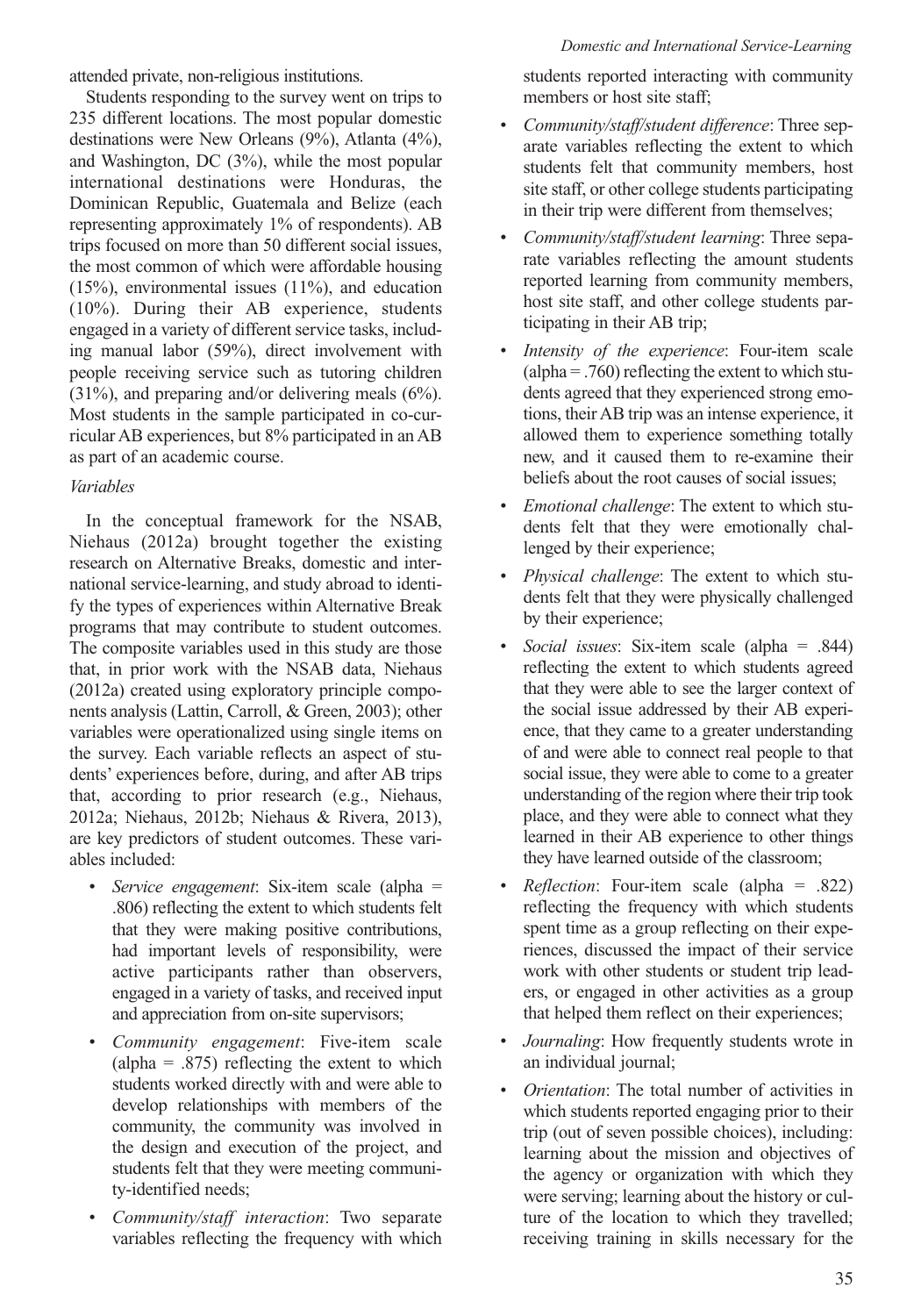project they would work on; learning about the social issue being addressed by their trip; discussing culture shock or cross-cultural communication skills; and

• *Reorientation*: The total number of activities in which students reported engaging prior to their trip (out of 8 possible choices) including: discussing their experiences with the other students on their trip, other AB trips, or other (non-participating) students; and receiving information on reverse culture shock, other ways to build on their AB experience, or other community service and service-learning opportunities.

# *Data Analysis*

To determine whether or not the key program experiences described above differed for international versus domestic programs, this study first employed multivariate analysis of variance (MANO-VA), which was selected to determine the significance of each variable as well as the impact of variables in tandem. When utilizing a MANOVA, moderately high levels of correlation are desirable, as this indicates that variables exert individual influence.

As a post-hoc analysis, discriminant function analysis (DFA) was employed to determine whether the presence of certain variables is valid in predicting group membership (Pedhazur, 1997). In this case, variables from the NSAB data set were used to attempt to classify AB participants into either domestic or international program groups based on outcomes associated with their experience. This allowed the researchers to determine which student experiences differed most between international and domestic AB trips.

#### Results

The MANOVA analysis demonstrated that as a group, the variables described above do differ between international and domestic AB experiences (Wilkes' Lambda=.880, *p*<.001). Post-hoc DFA showed that almost all of the individual variables differed significantly based on whether the student participated in an international or domestic AB trip, and had to do with engaging with the community, interacting across difference, and the intensity of the experience. According to the DFA results, compared to students on domestic trips, students participating in international trips on average reported significantly more frequent community and host site staff interaction, higher levels of community engagement, learning more from the community and host site staff, more frequent individual journaling and group reflection activities, more comprehensive orientation and reorientation programs, more emotionally intense experiences, feeling that community members and host site staff were more different from themselves, more emotionally challenging experiences, and learning more about social issues. At the same time, there were a number of areas that showed no difference between international and domestic programs, including the extent to which students felt physically challenged by their experience, the extent to which they engaged in the service activities, and their interactions with other students on their trip (see Table 1).

# *Limitations*

Before moving on to a discussion of the results of this study, it is important to first note a few key limitations. First, this study focuses on one particular type of service-learning experience—Alternative Breaks. While this may speak to differences between international and domestic service-learning more broadly, the results are not generalizable across all types of service-learning programs. Second, this study only addresses the question of whether students' *experiences* of international and domestic AB programs are fundamentally the same. The results of this study can inform the larger discussion about the benefits of international service-learning, but final judgment on the value of international service-learning is still up for debate.

Third, we were limited in our analysis to those variables present in the NSAB data. While other variables such as experiences with language and culture may be important differences between international and domestic Alternative Breaks, we were not able to include these in our analysis. Similarly, a fourth limitation is that we were unable to account for an array of variations in program quality in the programs represented in the data. For example, staff working with AB programs may spend more time intentionally designing international trips than domestic trips due to the more complicated nature of international travel. In fact, as discussed below, our findings do point to key differences between students' experiences on international and domestic trips that would seem to be independent of program location, such as the amount of time spent on reflection and the comprehensiveness of the orientation and reorientation experiences.

Finally, this study does not speak directly to student outcomes. However, the variables considered in this study are those that have been found to be predictive of a number of student outcomes (Niehaus, 2012a, 2012b; Niehaus & Rivera, 2013), and as such they are important to consider when examining key differences between students' experiences on international and domestic AB programs. For example, various combinations of these variables have been found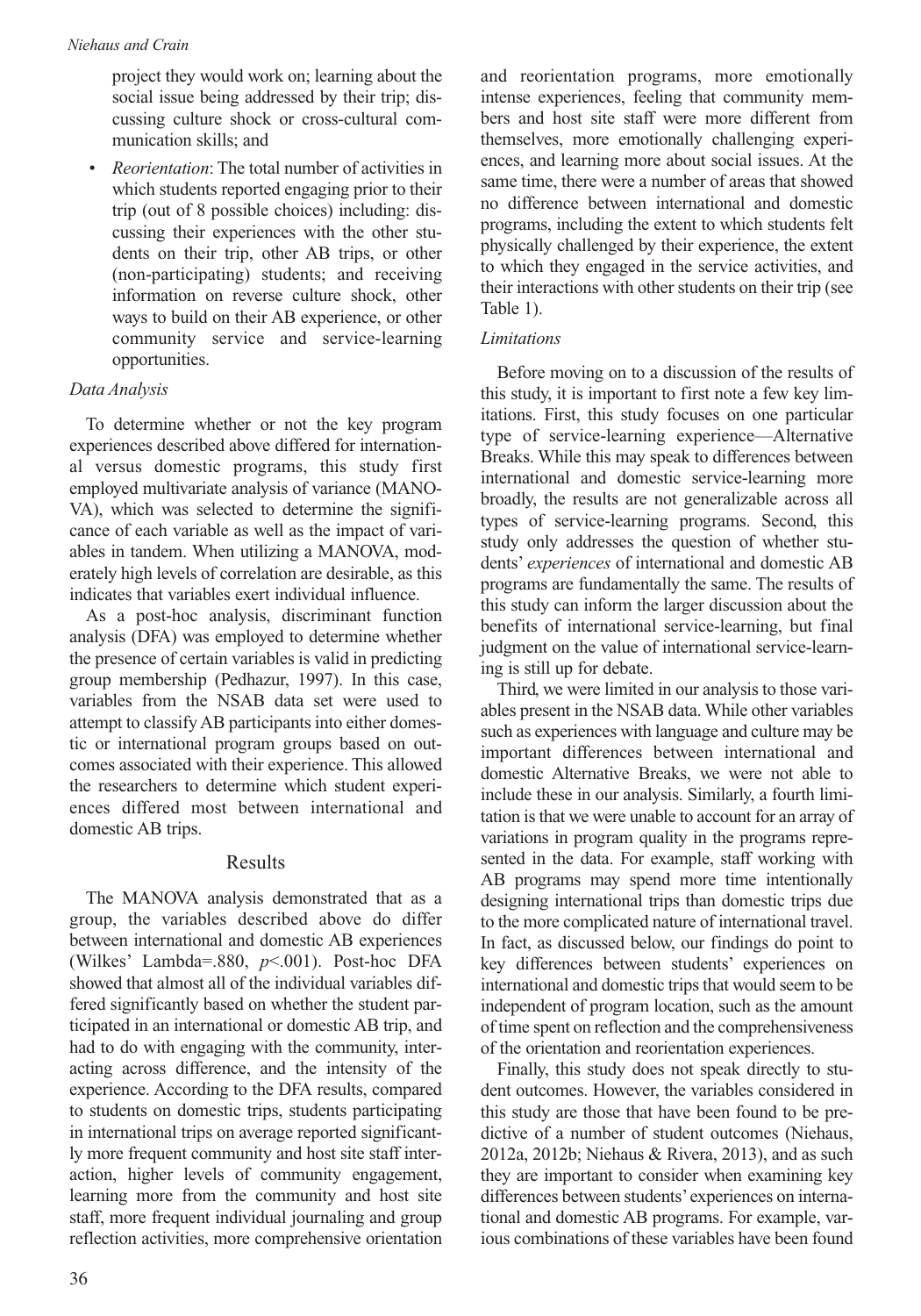| <i>Croup means and DrA Coefficients</i> |                      |                 |            |                                                                                                       |                                            |
|-----------------------------------------|----------------------|-----------------|------------|-------------------------------------------------------------------------------------------------------|--------------------------------------------|
|                                         | <b>International</b> | <b>Domestic</b> | $p$ -value | <b>Standardized Canonical Structured</b><br><b>Discriminant Function</b><br>Coefficients <sup>1</sup> | <b>Matrix</b><br>Coefficients <sup>2</sup> |
| Community Interaction                   | 3.63                 | 2.90            | < 0.001    | .380                                                                                                  | .597                                       |
| Journaling                              | 2.10                 | 1.36            | < 0.001    | .427                                                                                                  | .505                                       |
| Orientation                             | 6.06                 | 5.24            | < 0.01     | .377                                                                                                  | .502                                       |
| Community Engagement                    | 21.26                | 19.00           | < 0.001    | .288                                                                                                  | .494                                       |
| Community Learning                      | 3.71                 | 3.35            | < 0.001    | .025                                                                                                  | .409                                       |
| Community Difference                    | 2.76                 | 2.41            | < 0.001    | .134                                                                                                  | .328                                       |
| Intensity of the Experience             | 21.10                | 19.89           | < 0.001    | .019                                                                                                  | .327                                       |
| <b>Staff Difference</b>                 | 1.92                 | 1.62            | < 0.001    | .211                                                                                                  | .299                                       |
| <b>Emotional Challenge</b>              | 4.13                 | 3.82            | < 0.001    | .013                                                                                                  | .273                                       |
| <b>Staff Interaction</b>                | 3.72                 | 3.43            | < 0.001    | .261                                                                                                  | .271                                       |
| Reflection                              | 12.46                | 11.71           | .001       | $-.014$                                                                                               | .228                                       |
| Reorientation                           | 6.04                 | 5.72            | .004       | $-0.016$                                                                                              | .191                                       |
| Social Issues                           | 22.68                | 22.15           | .006       | $-.105$                                                                                               | .184                                       |
| <b>Staff Learning</b>                   | 3.33                 | 3.14            | .006       | .143                                                                                                  | .184                                       |
| Physical Challenge                      | 3.36                 | 3.22            | .083       | .133                                                                                                  | .116                                       |
| Service Engagement                      | 26.42                | 26.57           | .523       | $-.330$                                                                                               | $-.043$                                    |
| <b>Student Learning</b>                 | 3.33                 | 3.37            | .501       | $-152$                                                                                                | $-.045$                                    |
| <b>Student Difference</b>               | 1.73                 | 1.71            | .821       | .002                                                                                                  | .015                                       |

Table 1 *Group Means and DFA Coefficients*

*Note*: italicized *p*-values indicate significant mean differences (<.05).

1 Indicates the importance of each variable in predicting group assignment; partial correlation.

2 Indicates the correlation between discriminant score and each variable; whole correlation.

to be positive predictors of the influence of the AB experience on students' major, career plans, and intentions to volunteer, engage in advocacy, and study or travel abroad (Niehaus, 2012a); the extent to which students are able to learn from diverse others through their AB experience (Niehaus, 2012b); and the extent to which the AB experience influences' students' religious identity and commitment (Niehaus & Rivera, 2013).

# Discussion

International service-learning is an increasingly popular way to bridge the internationalization and civic engagement goals of colleges and universities. Despite the many positive outcomes associated with participating in ISL (Elble, 2009; Ferrence & Bell, 2004; Kiely, 2004, 2005; King, 2006; Lewis & Niesenbaum, 2005; Pagano, 2003; Pisano, 2007), some have argued that students can get an equivalent cross-cultural experience within the United States (Jacoby, 2009; Marmon, 2007). This study directly compared similarly structured international and domestic service-learning Alternative Break programs to identify what, if any, differences may exist in students' experiences on these trips.

The results of this study show that there are significant and meaningful differences in students' experiences of international and domestic Alternative Breaks along key variables that have been shown to predict positive student outcomes. Of particular note is that students on international trips reported higher levels of interaction and engagement with community members. These types of opportunities to interact across difference are one of the key features of service-learning programs that facilitate student learning. For example, Eyler and Giles (1999) found the "opportunity to work with people from diverse ethnic groups during the course of their service-learning" (p. 177) to be a significant predictor of decreasing stereotypes and increased tolerance for diversity, personal development, improved problem solving and critical thinking skills, and perspective transformation. Similarly, in a study of an Alternative Break program in New York City, Jones and colleagues (2009) found that the "face-to-face interactions and the opportunity to develop relationships with people living with HIV/AIDS made a deep impression on participants" (p. 17). Even a year after the experience it was the personal interactions with people living with HIV/AIDS that stood out in the students' memories.

Related to the enhanced opportunities for interaction and engagement with community members on international trips, students on international trips reported learning more from both community members and host site staff. This is consistent with Kraft's (2002) argument that the physical travel and cultural and language competencies necessitated by service abroad amplify the cross-cultural learning. This similarly echoes Couper's (2001) finding that students studying abroad experience more culture shock than students travelling domestically, and Uehara's (1986) finding that students studying abroad experienced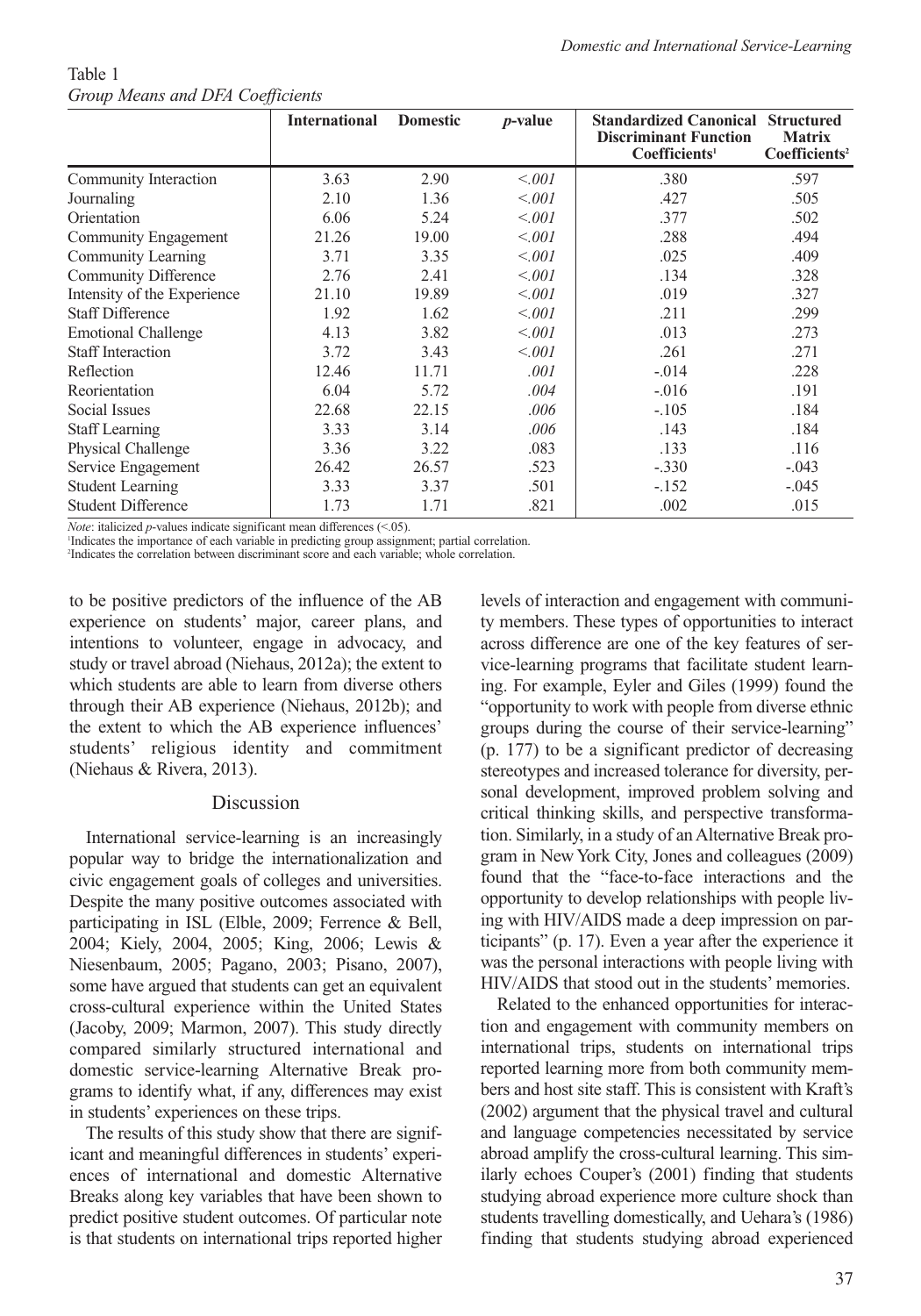#### *Niehaus and Crain*

more re-entry shock upon returning home than students travelling domestically.

The focus on learning from diverse others through Alternative Breaks is particularly important, as learning from community members has been shown to be a significant predictor of the influence of the Alternative Break experience on students' major, career plans, and intentions to volunteer, engage in advocacy, and travel abroad. Similarly, interacting with host site staff has been found to be a significant predictor of the influence of the AB experience on students' career plans, major, and plans to travel abroad (Niehaus, 2012a).

Compared to students on domestic trips, students who had participated in international AB trips reported significantly higher levels of intensity. Kiely (2005) noted the importance of intensity in the program experience. He noted that high-intensity dissonance, which included experiences such as "witnessing extreme forms of poverty, hunger, scarcity, and disease" (p. 11), is the type that "often causes powerful emotions and confusion and leads study participants to *reexamine their existing knowledge and assumptions*" (p. 11, emphasis in original). This was distinct from low-level dissonance which often had to do with logistical and practical issues such as food and water, language barriers, and dealing with new surroundings, all of which lead to instrumental learning but not transformative learning. Niehaus (2012a) also found intensity to be a significant predictor of the influence of the AB experience on students' plans to volunteer after returning to campus.

It is interesting to note that there were a number of areas where domestic and international trips varied that seem like they would be independent of the program location. For example, the frequency with which students reflected on their experiences, either individually through journaling or through group discussions, is more a matter of program structure than of program location. Similarly, the orientation and reorientation activities that students participate in do not need to differ between international and domestic trips. However, this study found that students on international trips reflect more often and participate in more comprehensive orientation and reorientation programs, perhaps due to the more complex nature of international travel.

Ultimately, these findings run contrary to claims that students can have the same cross-cultural experiences within the United States as they have abroad (Jacoby, 2009; Marmon, 2007). Students participating in international Alternative Breaks reported significantly different experiences than those on domestic Alternative Breaks. At the same time, it is important to note that while significant and meaningful, these differences do not mean that domestic AB experiences were not valuable. Students participating in these domestic programs still had relatively intense experiences and had the opportunity to interact with and learn from people different from themselves. Despite this, the results of this study clearly point to the importance of considering the advantages that an international program location might bring to the experience.

This study has a number of implications for practice and research. First, in pointing to the unique differences between students' experiences with international and domestic service-learning, this study provides support for practitioners seeking to facilitate international experiences for students. Although the focus of this study was on Alternative Breaks, the findings may have implications for supporting other types of international service-learning and study abroad. More research is needed to determine if the differences found within the context of AB programs also exist in other program contexts.

Second, in identifying the differences that do exist between international and domestic AB experiences, this study provides guidance for practitioners seeking to enhance the cross-cultural learning in domestic experiences. Because one of the key differences by program location was opportunities to interact with and learn from community members, practitioners facilitating domestic experiences may want to pay particular attention to this aspect of the AB or other domestic service-learning experience. Similarly, practitioners may need to help students participating in domestic experiences see and understand the cultural differences that do exist between themselves and community members or host site staff. These differences may be more obvious in international experiences, but are still present and important learning opportunities in domestic contexts.

Finally, more research is needed to better understand how students make meaning of international and domestic cross-cultural experiences in similar or different ways. Exploration of other differences in program location (urban versus rural, English-speaking or not, locations in which students identify with the racial majority or minority, etc.) may also provide insight into the ways in which the program location may influence student learning. In-depth qualitative research would help researchers come to an even greater understanding of students' experiences in these different contexts.

As institutions of higher education seek to promote the goals of civic engagement and global competence, ISL can be a key tool in working toward both of these goals simultaneously. While there is strong evidence for the powerful potential of domestic service-learning, the results of this study provide preliminary evidence supporting the unique experiences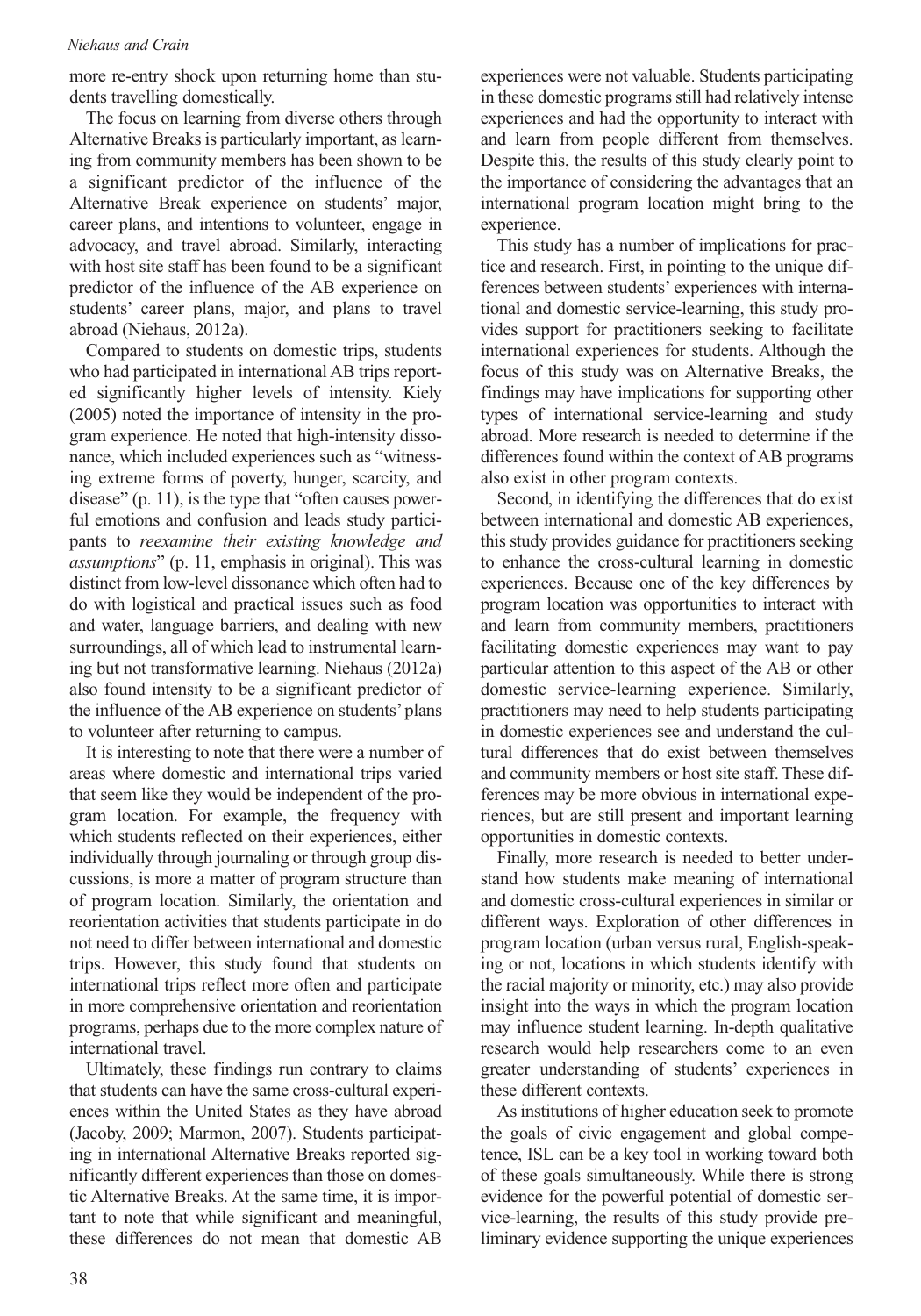that can be provided by ISL. As such, international programs should not be discounted as irrelevant or unnecessary even if cross-cultural learning is possible within the United States.

#### Note

This study was made possible by the generous support of the NASPA Foundation, the ACPA Foundation, the National Association of Campus Activities, the University of Maryland College of Education Support Program for Advancing Research and Collaboration, and the University of Maryland College Student Personnel Program McEwen Research Fund.

# References

- American Council on Education (2002). *Beyond September 11: A comprehensive national policy on international education.* Washington, DC: American Council on Education. Retrieved from http://www. acenet.edu/bookstore/pdf/2002\_beyond\_911.pdf.
- Astin, A.W. & Sax, L.J. (1998). How undergraduates are affected by service participation. *Journal of College Student Development*, *39*(3), 251-263.
- Astin, A.W., Sax, L.J., & Avalos, J. (1999). Long-term effects of volunteerism during the undergraduate years. *The Review of Higher Education*, *22*(2), 187-202.
- Break Away (n.d. a). *Alternative breaks*. Retrieved from http://alternativebreaks.org/Alternative\_Breaks.asp
- Break Away (n.d. b). *The eight components of a quality alternative break*. Retrieved from: http://alternativebreaks.org/8components.asp
- Bringle, R.G. & Hatcher, J.A. (2011). International service learning. In R.G. Bringle, J.A. Hatcher, & S.G. Jones (Eds.), *International service learning: Conceptual frameworks and research* (pp. 3-28). Sterling, VA: Stylus.
- Bringle, R.G., Hatcher, J.A., & Williams, M.J. (2001). Quantitative approaches to research on international service learning: Design, measurement, and theory. In R.G. Bringle, J.A. Hatcher, & S.G. Jones (Eds.), *International service learning: Conceptual frameworks and research* (pp. 275-290). Sterling, VA: Stylus.
- Campus Compact: Who we are. (2011). Retrieved from: http://www.compact.org/about/history-mission-vision/
- Chaison, D.B. (2008). *International service-learning approaches: Factors of social engagement for minority students at a large mid-western university.* Unpublished doctoral dissertation, Michigan State University, East Lansing, MI.
- Commission on the Abraham Lincoln Study Abroad Fellowship. (2005). Global competencies and national needs: One million Americans studying abroad. Retrieved from http://www.nafsa.org/\_/Document/\_/lincoln\_commission\_report.pdf
- Cooper, J.R. (2002). *Social responsibility and types of service learning: A comparison of curricular service learning, co-curricular service learning, and traditional community service.* Unpublished doctoral dissertation, Western Michigan University, Kalamazoo, MI.
- Couper, G.E. (2001). *The psychology of travel: A theoretical analysis of how study abroad and positive regression affect personal growth*. Unpublished doctoral dissertation, Northcentral University, Prescott Valley, AZ.
- Denson, J., Vogelgesang, L.J., & Saenz, V. (2005, April). *Can service learning and college climate of service lead to increased political engagement after college?* Paper presented at the Annual Meeting of the American Educational Research Association, Montreal, Canada.
- Dockter, M.K. (2004). *An international service-learning experience for physical therapy students: Its meaning and effect on civic engagement and leadership skills*. Unpublished doctoral dissertation, University of North Dakota, Grand Forks, ND.
- Elble, A.E. (2009). *The effect of a public health servicelearning/study abroad program in Swaziland on the cultural awareness of university undergraduate students*. Unpublished master's thesis, Purdue University, West Lafayette, IN.
- Ewers, J. (2009, April 8). Congress sends Obama a bill to boost community service. *U.S. News and World Report*. Retrieved from: http://www.usnews.com/articles/news/ obama/2009/04/08/congress-sends-obama-a-bill-toboost-community-service.html
- Eyler, J. & Giles, D.E. (1999). *Where's the learning in service-learning?* San Francisco: Jossey-Bass.
- Ferrence, R.A. & Bell, S. (2004). A cross-cultural immersion in the U.S.: Changing preservice teacher attitudes toward Latino ESOL students. *Equity & Excellence in Education*, *37*, 343-350. doi: 10.1080/10665680490518605
- Gasiorski, A.L. (2009). *Who serves in college? Exploring the relationship between background, college environments, and college community service participation*. Unpublished doctoral dissertation, University of Maryland, College Park, MD.
- Institute for International Education. (2011). Open doors 2011 fast facts. Retrieved from http://www.iie.org/ en/Research-and-Publications/~/media/Files/Corporate/ Open-Doors/Fast-Facts/Fast-Facts-2011.ashx
- Ivory, B. T. (1997). The re-entry crisis of students returning to campus following a volunteer alternative break experience: A developmental opportunity. *College Student Affairs Journal*, *16*(2), 104-112.
- Jacoby, B. (2009). Facing the unsettled questions about service-learning. In J. Strait & M. Lima (Eds.), *The future of service-learning: New solutions for sustaining and improving practice* (pp. 90-105). Sterling, VA: Stylus.
- Jones, S.G., & Steinberg, K.S. (2011). An analysis of international service learning programs. In R.G. Bringle, J.A. Hatcher, & S.G. Jones (Eds.), *International service learning: Conceptual frameworks and research* (pp. 89- 112). Sterling, VA: Stylus.